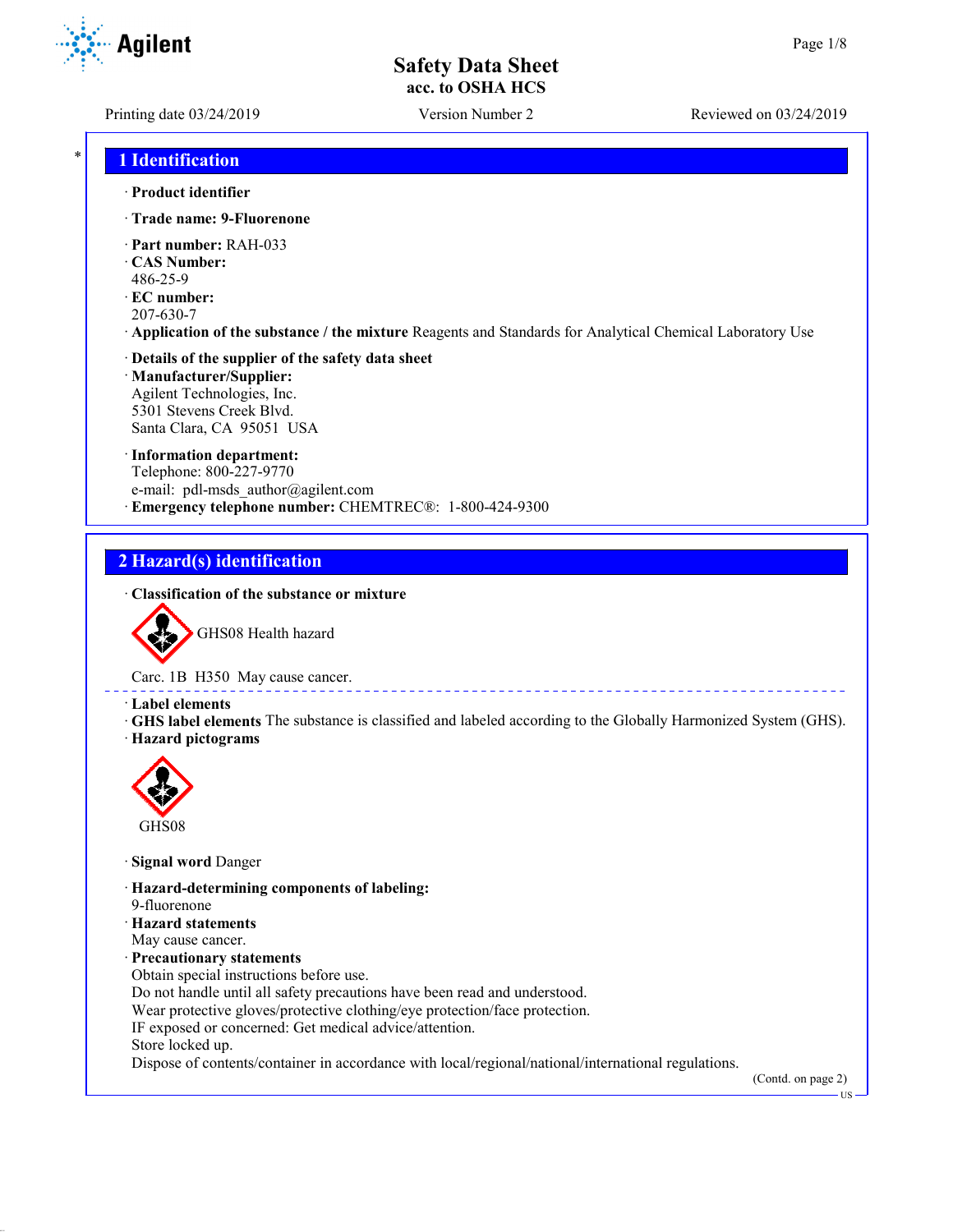Printing date 03/24/2019 Version Number 2 Reviewed on 03/24/2019

**Trade name: 9-Fluorenone**

(Contd. of page 1) · **Classification system:** · **NFPA ratings (scale 0 - 4)**  $\overline{0}$  $\overline{0}$  $\overline{0}$  $Health = 0$ Fire  $= 0$ Reactivity  $= 0$ · **HMIS-ratings (scale 0 - 4)** HEALTH FIRE REACTIVITY  $\boxed{0}$  Reactivity = 0  $\overline{10}$  Health = \*0  $\boxed{0}$ Fire  $= 0$ · **Other hazards** · **Results of PBT and vPvB assessment** · **PBT:** Not applicable. · **vPvB:** Not applicable. **3 Composition/information on ingredients** · **Chemical characterization: Substances** · **CAS No. Description**

- 486-25-9 9-fluorenone
- · **Identification number(s)** · **EC number:** 207-630-7
- **4 First-aid measures**
- 
- · **Description of first aid measures** · **After inhalation:** Supply fresh air; consult doctor in case of complaints.
- 
- · **After skin contact:** Generally the product does not irritate the skin.
- · **After eye contact:** Rinse opened eye for several minutes under running water.
- · **After swallowing:** If symptoms persist consult doctor.
- · **Information for doctor:**
- · **Most important symptoms and effects, both acute and delayed** No further relevant information available.
- · **Indication of any immediate medical attention and special treatment needed**
- No further relevant information available.

## **5 Fire-fighting measures**

- · **Extinguishing media**
- · **Suitable extinguishing agents:** Use fire fighting measures that suit the environment.
- · **Special hazards arising from the substance or mixture** No further relevant information available.
- · **Advice for firefighters**
- · **Protective equipment:** No special measures required.

## **6 Accidental release measures**

· **Personal precautions, protective equipment and emergency procedures** Not required.

(Contd. on page 3)

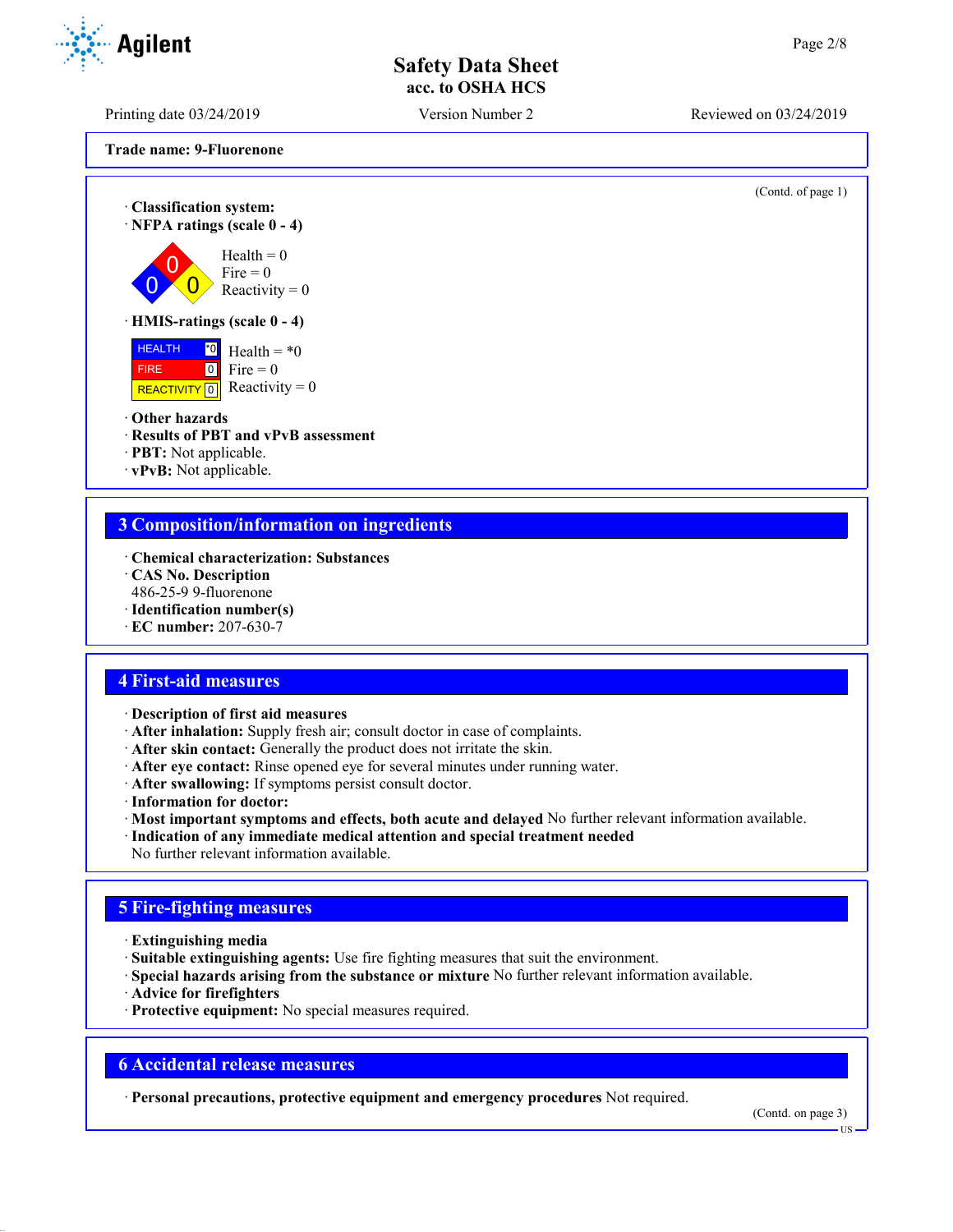Printing date 03/24/2019 Version Number 2 Reviewed on 03/24/2019

**Trade name: 9-Fluorenone**

|                                                                                                  | (Contd. of page 2) |
|--------------------------------------------------------------------------------------------------|--------------------|
| <b>Environmental precautions:</b> Do not allow to enter sewers/ surface or ground water.         |                    |
| · Methods and material for containment and cleaning up:                                          |                    |
| Absorb with liquid-binding material (sand, diatomite, acid binders, universal binders, sawdust). |                    |
| Dispose contaminated material as waste according to item 13.                                     |                    |
| Ensure adequate ventilation.                                                                     |                    |
| · Reference to other sections                                                                    |                    |
| See Section 7 for information on safe handling.                                                  |                    |
| See Section 8 for information on personal protection equipment.                                  |                    |
| See Section 13 for disposal information.                                                         |                    |
| · Protective Action Criteria for Chemicals                                                       |                    |
| $\cdot$ PAC-1:                                                                                   |                    |
| Substance is not listed.                                                                         |                    |
| $\cdot$ PAC-2:                                                                                   |                    |
| Substance is not listed.                                                                         |                    |
| $\cdot$ PAC-3:                                                                                   |                    |

## **7 Handling and storage**

Substance is not listed.

#### · **Handling:**

- · **Precautions for safe handling**
- Ensure good ventilation/exhaustion at the workplace.
- Open and handle receptacle with care.
- · **Information about protection against explosions and fires:** Keep respiratory protective device available.
- · **Conditions for safe storage, including any incompatibilities**
- · **Storage:**
- · **Requirements to be met by storerooms and receptacles:** No special requirements.
- · **Information about storage in one common storage facility:** Not required.
- · **Further information about storage conditions:** Keep receptacle tightly sealed.
- · **Specific end use(s)** No further relevant information available.

## \* **8 Exposure controls/personal protection**

- · **Additional information about design of technical systems:** No further data; see item 7.
- · **Control parameters**
- · **Components with limit values that require monitoring at the workplace:**
- The following constituent is the only constituent of the product which has a PEL, TLV or other recommended exposure limit.
- The following constituents are the only constituents of the product which have a PEL, TLV or other recommended exposure limit.
- At this time, the remaining constituent has no known exposure limits.
- At this time, the other constituents have no known exposure limits.
- · **Additional information:** The lists that were valid during the creation were used as basis.
- · **Exposure controls**
- · **Personal protective equipment:**
- · **General protective and hygienic measures:**

Keep away from foodstuffs, beverages and feed.

(Contd. on page 4)



US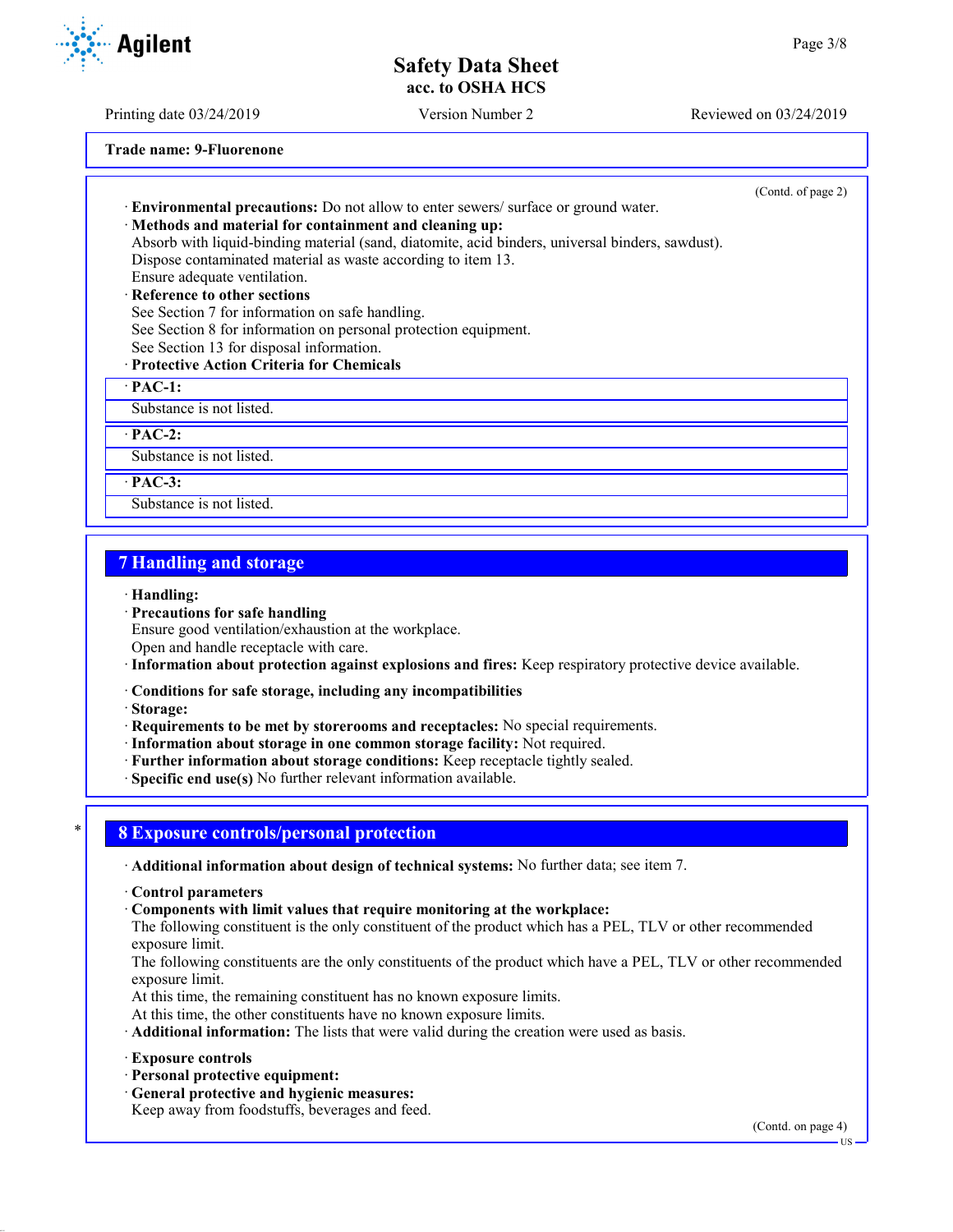Printing date 03/24/2019 Version Number 2 Reviewed on 03/24/2019

# **Agilent**

**Trade name: 9-Fluorenone**

(Contd. of page 3)

Wash hands before breaks and at the end of work. Store protective clothing separately.

# · **Breathing equipment:**

When used as intended with Agilent instruments, the use of the product under normal laboratory conditions and with standard practices does not result in significant airborne exposures and therefore respiratory protection is not needed.

Under an emergency condition where a respirator is deemed necessary, use a NIOSH or equivalent approved device/equipment with appropriate organic or acid gas cartridge.

· **Protection of hands:**

Although not recommended for constant contact with the chemicals or for clean-up, nitrile gloves 11-13 mil thickness are recommended for normal use. The breakthrough time is 1 hr. For cleaning a spill where there is direct contact of the chemical, butyl rubber gloves are recommended 12-15 mil thickness with breakthrough times exceeding 4 hrs. Supplier recommendations should be followed.

#### · **Material of gloves**

For normal use: nitrile rubber, 11-13 mil thickness

For direct contact with the chemical: butyl rubber, 12-15 mil thickness

The selection of the suitable gloves does not only depend on the material, but also on further marks of quality and varies from manufacturer to manufacturer.

- · **Penetration time of glove material**
- For normal use: nitrile rubber: 1 hour
- For direct contact with the chemical: butyl rubber: >4 hours
- · **Eye protection:**



Tightly sealed goggles

# **9 Physical and chemical properties**

| · Information on basic physical and chemical properties<br><b>Ceneral Information</b> |                                               |                    |  |
|---------------------------------------------------------------------------------------|-----------------------------------------------|--------------------|--|
| $\cdot$ Appearance:                                                                   |                                               |                    |  |
| Form:                                                                                 | Fluid                                         |                    |  |
| Color:                                                                                | Not determined.                               |                    |  |
| $\cdot$ Odor:                                                                         | Characteristic                                |                    |  |
| Odor threshold:                                                                       | Not determined.                               |                    |  |
| $\cdot$ pH-value:                                                                     | Not determined.                               |                    |  |
| Change in condition                                                                   |                                               |                    |  |
| <b>Melting point/Melting range:</b>                                                   | 80-83 °C (176-181.4 °F)                       |                    |  |
| <b>Boiling point/Boiling range:</b>                                                   | Undetermined.                                 |                    |  |
| · Flash point:                                                                        | Not applicable.                               |                    |  |
| · Flammability (solid, gaseous):                                                      | Not applicable.                               |                    |  |
| · Decomposition temperature:                                                          | Not determined.                               |                    |  |
| · Auto igniting:                                                                      | Not determined.                               |                    |  |
| · Danger of explosion:                                                                | Product does not present an explosion hazard. |                    |  |
|                                                                                       |                                               | (Contd. on page 5) |  |

US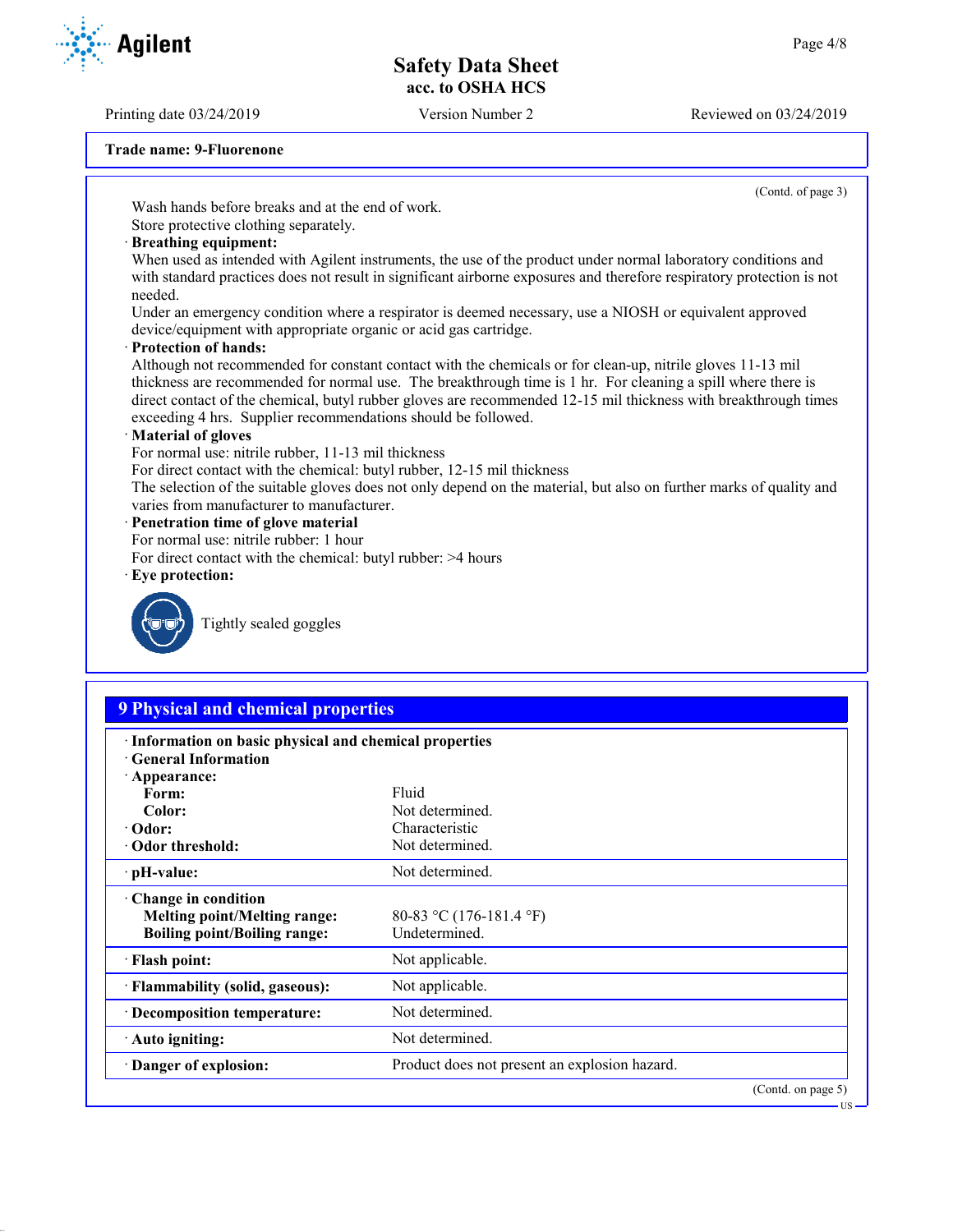Printing date 03/24/2019 Version Number 2 Reviewed on 03/24/2019

**Trade name: 9-Fluorenone**

|                                    |                                                            | (Contd. of page 4) |  |
|------------------------------------|------------------------------------------------------------|--------------------|--|
| <b>Explosion limits:</b>           |                                                            |                    |  |
| Lower:                             | Not determined.                                            |                    |  |
| Upper:                             | Not determined.                                            |                    |  |
| · Vapor pressure:                  | Not determined.                                            |                    |  |
| $\cdot$ Density at 20 °C (68 °F):  | $0.9$ g/cm <sup>3</sup> (7.5105 lbs/gal)                   |                    |  |
| · Relative density                 | Not determined.                                            |                    |  |
| · Vapor density                    | Not determined.                                            |                    |  |
| · Evaporation rate                 | Not determined.                                            |                    |  |
| · Solubility in / Miscibility with |                                                            |                    |  |
| Water:                             | Not miscible or difficult to mix.                          |                    |  |
|                                    | · Partition coefficient (n-octanol/water): Not determined. |                    |  |
| · Viscosity:                       |                                                            |                    |  |
| Dynamic:                           | Not determined.                                            |                    |  |
| Kinematic:                         | Not determined.                                            |                    |  |
| <b>VOC</b> content:                | $0.00\%$                                                   |                    |  |
|                                    | $0.0$ g/l / 0.00 lb/gal                                    |                    |  |
| Other information                  | No further relevant information available.                 |                    |  |

## **10 Stability and reactivity**

· **Reactivity** No further relevant information available.

· **Chemical stability**

· **Thermal decomposition / conditions to be avoided:** No decomposition if used according to specifications.

- · **Possibility of hazardous reactions** No dangerous reactions known.
- · **Conditions to avoid** No further relevant information available.
- · **Incompatible materials:** No further relevant information available.
- · **Hazardous decomposition products:** No dangerous decomposition products known.

# **11 Toxicological information**

- · **Information on toxicological effects**
- · **Acute toxicity:**
- · **Primary irritant effect:**
- · **on the skin:** No irritant effect.
- · **on the eye:** No irritating effect.
- · **Sensitization:** No sensitizing effects known.
- · **Additional toxicological information:**

· **Carcinogenic categories**

· **IARC (International Agency for Research on Cancer)**

Substance is not listed.

· **NTP (National Toxicology Program)**

(Contd. on page 6)

R

US

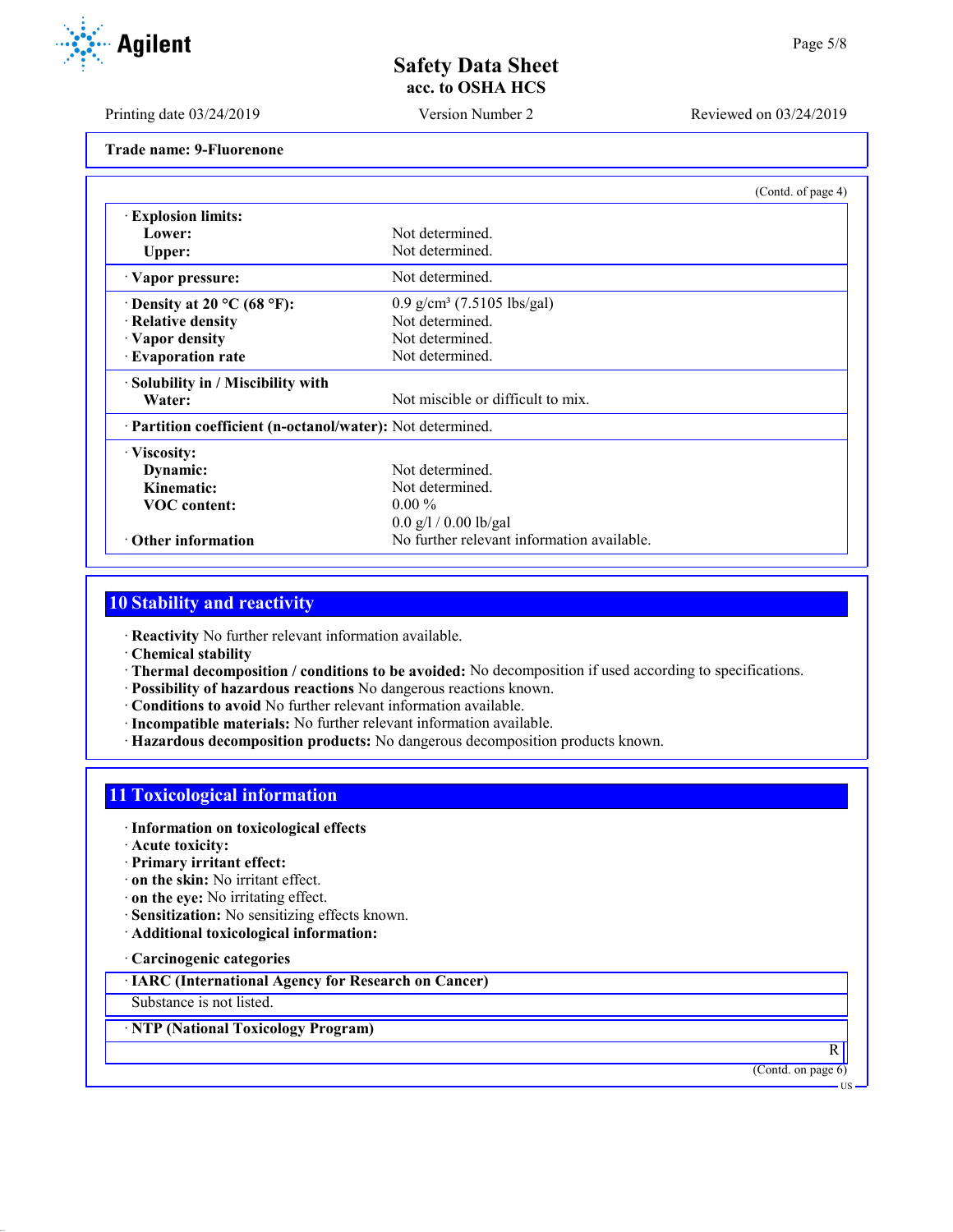Printing date 03/24/2019 Version Number 2 Reviewed on 03/24/2019

**Trade name: 9-Fluorenone**

· **OSHA-Ca (Occupational Safety & Health Administration)**

Substance is not listed.

# **12 Ecological information**

#### · **Toxicity**

- · **Aquatic toxicity:** No further relevant information available.
- · **Persistence and degradability** No further relevant information available.
- · **Behavior in environmental systems:**
- · **Bioaccumulative potential** No further relevant information available.
- · **Mobility in soil** No further relevant information available.
- · **Additional ecological information:**
- · **General notes:**

Water hazard class 1 (Self-assessment): slightly hazardous for water

Do not allow undiluted product or large quantities of it to reach ground water, water course or sewage system.

- · **Results of PBT and vPvB assessment**
- · **PBT:** Not applicable.
- · **vPvB:** Not applicable.
- · **Other adverse effects** No further relevant information available.

## **13 Disposal considerations**

- · **Waste treatment methods**
- · **Recommendation:**

Must not be disposed of together with household garbage. Do not allow product to reach sewage system.

- · **Uncleaned packagings:**
- · **Recommendation:** Disposal must be made according to official regulations.

# **14 Transport information**

| $\cdot$ UN-Number<br>· DOT, ADN, IMDG, IATA                                | not regulated   |                    |
|----------------------------------------------------------------------------|-----------------|--------------------|
| · UN proper shipping name<br>· DOT, ADN, IMDG, IATA                        | not regulated   |                    |
| · Transport hazard class(es)                                               |                 |                    |
| · DOT, ADN, IMDG, IATA<br>$\cdot$ Class                                    | not regulated   |                    |
| · Packing group<br>· DOT, IMDG, IATA                                       | not regulated   |                    |
| · Environmental hazards:                                                   | Not applicable. |                    |
| · Special precautions for user                                             | Not applicable. |                    |
| Transport in bulk according to Annex II of<br>MARPOL73/78 and the IBC Code | Not applicable. |                    |
|                                                                            |                 | (Contd. on page 7) |



(Contd. of page 5)

US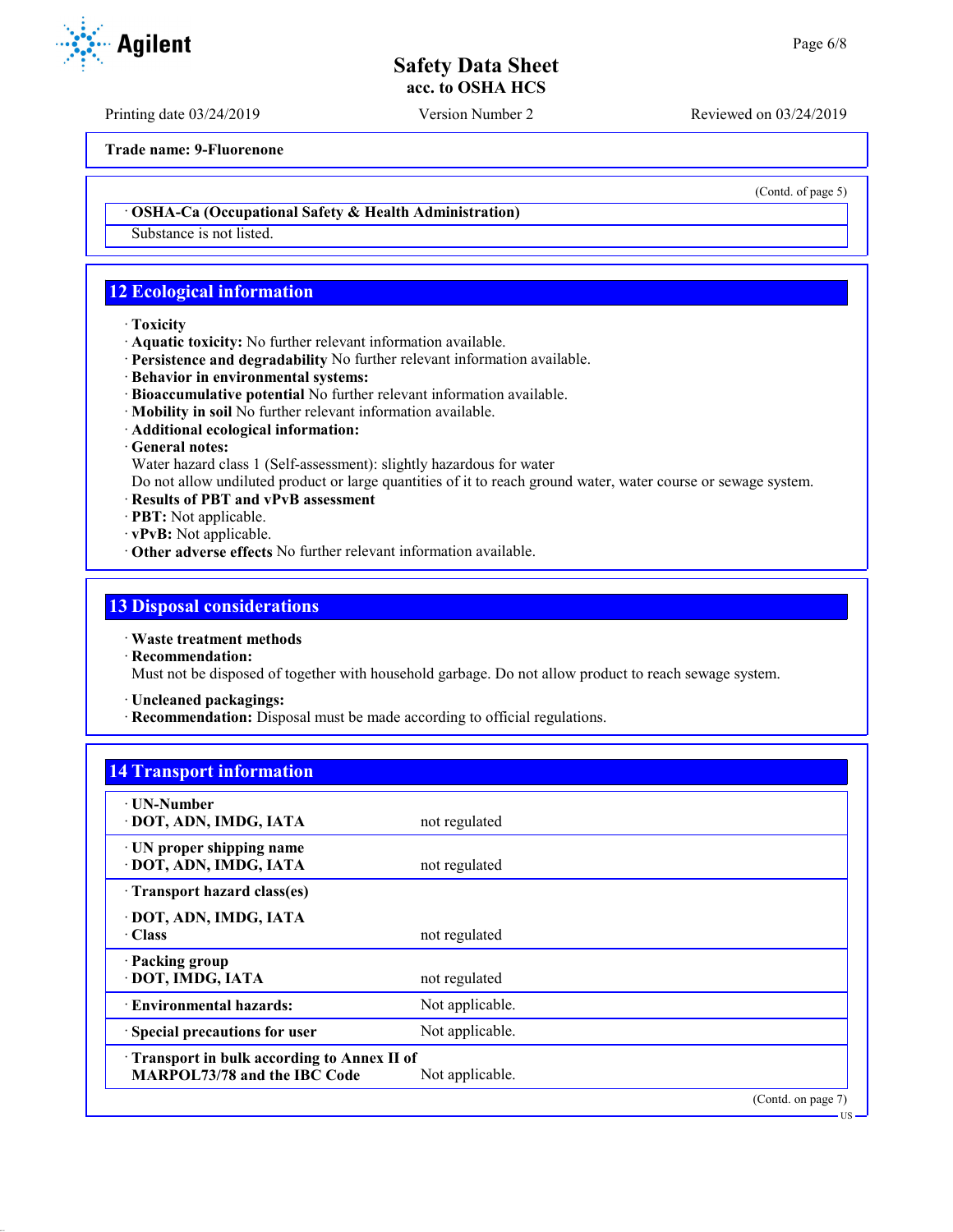Printing date 03/24/2019 Version Number 2 Reviewed on 03/24/2019

**Trade name: 9-Fluorenone**

· **UN "Model Regulation":** not regulated

# **15 Regulatory information**

· **Safety, health and environmental regulations/legislation specific for the substance or mixture** · **Sara**

· **Section 355 (extremely hazardous substances):**

Substance is not listed.

· **Section 313 (Specific toxic chemical listings):**

Substance is not listed.

· **TSCA (Toxic Substances Control Act):**

Substance is listed.

· **Proposition 65**

· **Chemicals known to cause cancer:**

Substance is not listed.

· **Chemicals known to cause reproductive toxicity for females:**

Substance is not listed.

· **Chemicals known to cause reproductive toxicity for males:**

Substance is not listed.

· **Chemicals known to cause developmental toxicity:**

Substance is not listed.

· **Carcinogenic categories**

· **EPA (Environmental Protection Agency)**

Substance is not listed.

· **TLV (Threshold Limit Value established by ACGIH)**

Substance is not listed.

· **NIOSH-Ca (National Institute for Occupational Safety and Health)**

Substance is not listed.

· **National regulations:**

· **Information about limitation of use:**

Workers are not allowed to be exposed to this hazardous material. Exceptions can be made by the authorities in certain cases.

· **Chemical safety assessment:** A Chemical Safety Assessment has not been carried out.

## **16 Other information**

The information contained in this document is based on Agilent's state of knowledge at the time of preparation. No warranty as to its accurateness, completeness or suitability for a particular purpose is expressed or implied.

· **Department issuing SDS:** Document Control / Regulatory

· **Contact:** regulatory@ultrasci.com

· **Date of preparation / last revision** 03/24/2019 / 1



(Contd. of page 6)